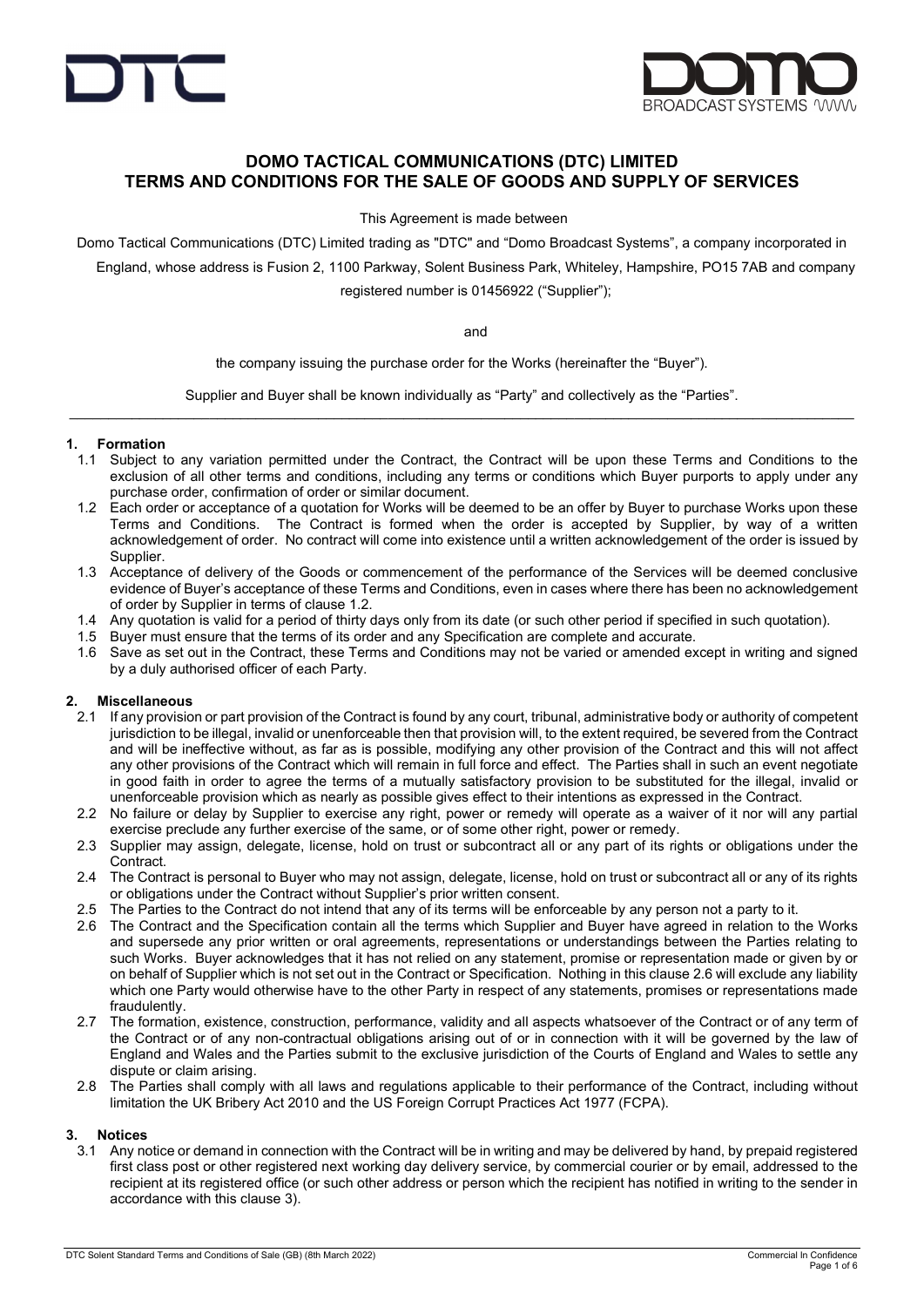- 3.2 The notice, demand or communication will be deemed to have been duly served:
	- 3.2.1 if delivered by hand, at the time of delivery;
	- 3.2.2 if sent by prepaid first class post or other next working day delivery service, on the date that delivery is registered;
	- 3.2.3 if delivered by commercial courier, on the date and at the time that the courier's delivery receipt is signed; or
	- 3.2.4 if sent by email, on the date of acknowledgement by personal email reply.

3.3 The provisions of this clause shall not apply to the service of any proceedings or other documents in any legal action.

### 4. Price and Payment

- 4.1 The price for the Works will be the price set out in the acknowledgement of order and is exclusive of any:
	- 4.1.1 costs of packaging and carriage of the Goods; and
	- 4.1.2 value added tax or other applicable sales tax or duty which will be added to the sum in question.
- 4.2 Supplier shall be entitled to increase the price of the Works following any changes in the Specification made at the request of Buyer and agreed by Supplier or to cover any associated costs in complying with any new applicable safety or other statutory or regulatory requirements.
- 4.3 Subject to clause 4.6, Supplier may invoice Buyer for the Goods at such time as set out in the acknowledgement of order or at any time after delivery and for the Services on or at any time after performance commences and payment is due in cleared funds in the currency specified by Supplier within thirty days of the date of such invoice.
- 4.4 All payments to be made by Buyer under the Contract will be made in full without any set-off, counterclaim, deduction or withholding except as required by law. Supplier may, without limiting its other rights or remedies, set off any amount owing to it by Buyer against any amount payable by Supplier to Buyer.
- 4.5 If any sum payable under the Contract is not paid when due then, without prejudice to Supplier's other rights under the Contract, that sum will bear interest from the due date until payment is made in full, both before and after any judgment, at three per cent per annum over Barclays Bank plc base rate from time to time
- 4.6 Where stated in Supplier's quotation, payment shall be made by Buyer as follows:
	- 4.6.1 a prepayment of 100% of the total Contract price shall be payable on receipt of the Supplier's pro-forma invoice. Payment of such sum shall be made by Buyer to Supplier by either bank transfer or by banker's draft, in each case Buyer is to ensure that the sum is received in cleared funds in the Seller's account within 30 days of the date of the pro-forma invoice.

# **Confidentiality**

5.1 A Party ("Receiving Party") shall keep in strict confidence all technical or commercial know-how, specifications, inventions, processes or initiatives which are of a confidential nature and have been disclosed to the Receiving Party by the other party ("Disclosing Party"), its employees, agents or subcontractors, and any other confidential information concerning the Disclosing Party's business, its products and services which the Receiving Party may obtain. The Receiving Party shall only disclose such confidential information to those of its employees, agents and subcontractors who need to know it for the purpose of discharging the Receiving Party's obligations under the Contract, and shall ensure that such employees, agents and subcontractors comply with the obligations set out in this clause as though they were a party to the Contract. The Receiving Party may also disclose such of the Disclosing Party's confidential information as is required to be disclosed by law, any governmental or regulatory authority or by a court of competent jurisdiction. This clause 5 shall survive termination of the Contract.

# 6. Intellectual Property

- 6.1 Subject to the pre-existing rights of third parties, all Intellectual Property Rights generated under the Contract in any Works shall vest in and be the exclusive property of Supplier.
- 6.2 No right or licence is granted to Buyer in respect of the existing or future Intellectual Property Rights of Supplier, except the right to use the Goods, or resell the Goods (excluding the Software which may only be sub-licensed), or use the Services in each case in Buyer's ordinary course of business and, in the case of the Software, solely for the purpose of the use of the Works.
- 6.3 Buyer will not without Supplier's prior consent allow any trademarks of Supplier or other words or marks applied to the Works to be obliterated, obscured or omitted nor add any additional marks or words.

# 7. Force Majeure

- 7.1 Supplier shall be under no liability for any delay or failure to perform in the event that the manufacture, supply or delivery of the Works is prevented or delayed by any act or circumstances beyond Supplier's reasonable control including but not limited to Act of God, legislation, war, fire, drought, failure of power supply, lock-out, strike or other action taken by employees in contemplation or furtherance of a trade dispute or owing to any inability to produce materials required for their performance of the Contract.
- 7.2 Supplier shall notify Buyer of any circumstances arising under clause 7.1 and if such circumstance prevails for more than 3 months then either Party shall have the option by giving notice in writing to the other to bring the Contract to an end.

### 8. Non-Solicitation

8.1 Neither of the Parties shall, during the continuance of the Contract or for a period of 6 months thereafter, procure or induce or attempt to procure or induce (either on its on behalf or on behalf of any other person, firm or company) any senior employee, officer or other personnel of the other Party who has been directly involved in the Contract to leave the employment of that Party.

#### 9. Termination

9.1 Either Party may by notice in writing served on the other Party terminate the Contract immediately if that other Party: 9.1.1 commits a material breach of its obligations under the Contract and (if such breach is remediable) fails to remedy that breach within 30 days after receipt of notice in writing to do so;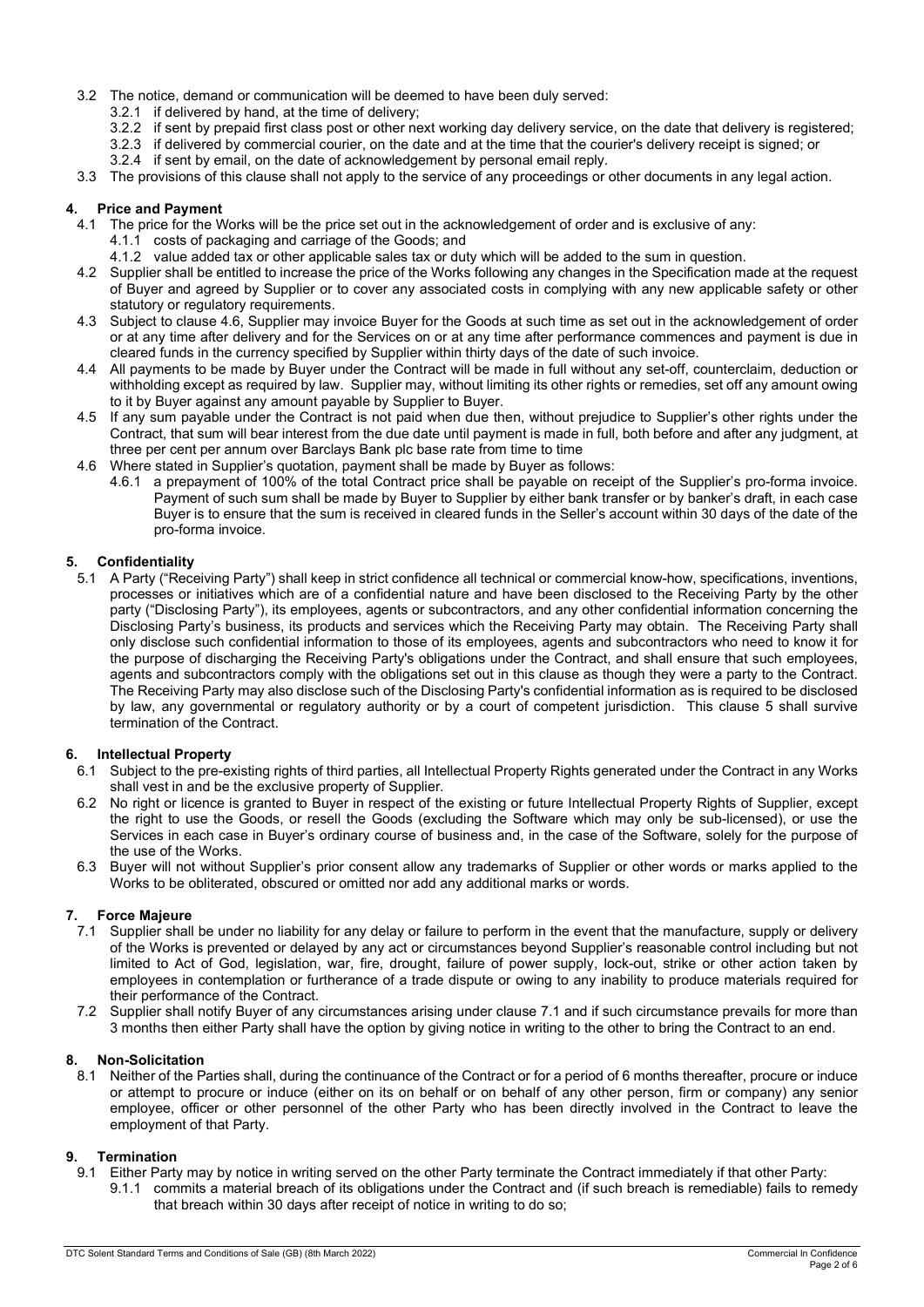- 9.1.2 is unable to pay its debts as they fall due, makes a proposal for a voluntary arrangement or convenes a meeting of its creditors to consider such a proposal, becomes subject to any voluntary arrangement or compromise, has a judicial manager appointed over any of its assets, undertaking or income, passes a resolution for its winding-up, is subject to a petition presented to any court for its winding-up, has a provisional liquidator appointed, has a proposal made for a compromise or arrangement under Part 26 Companies Act 2006, has an administrator appointed in respect of it or is the subject of an application for administration filed at any court or a notice of appointment of an administrator filed at any court or a notice of intention to appoint an administrator filed at any court by any person or is the subject of a notice to strike off the register of companies maintained by the relevant authority in the country where that Party is incorporated;
- 9.1.3 has any warrant of execution or other process levied or enforced on any of its property; or
- 9.1.4 ceases to trade or appears in the reasonable opinion of the other Party likely to cease to trade.
- 9.2 Supplier may by notice in writing served on Buyer terminate the Contract immediately if:
	- 9.2.1 Buyer has a change in its senior management and/or control as defined by section 416 Income and Corporation Taxes Act 1988;
		- 9.2.2 the equivalent of any of clauses 9.1.2 to 9.1.4 or 9.2.1 occurs to Buyer under the jurisdiction to which Buyer is subject; or
		- 9.2.3 Buyer commences the manufacture of any goods which are similar to or may compete with the Goods.
- 9.3 The termination of the Contract howsoever arising is without prejudice to the rights, duties and liabilities of either Buyer or Supplier accrued prior to termination and the conditions which expressly or impliedly have effect after termination will continue to be enforceable notwithstanding termination.
- 9.4 Supplier will be entitled to suspend any deliveries or performance otherwise due to occur following service of a notice specifying a breach under clause 9.1.1, Buyer becomes subject to any of the events listed in clause 9.1.2 to 9.1.4 or if Buyer fails to pay any amount due under the Contract, or any other agreement between Buyer and Supplier, on the due date for payment.
- 9.5 All sums payable to Supplier under the Contract will become due immediately upon termination of the Contract.

#### 10. Limitation of Liability

- 10.1 Nothing in the Contract shall limit or exclude Supplier's liability for:
	- 10.1.1 death or personal injury caused by its negligence, or the negligence of its employees, agents or subcontractors;
	- 10.1.2 fraud or fraudulent misrepresentation;
	- 10.1.3 breach of the terms implied by section 2 of the Supply of Goods and Services Act 1982 (title and quiet possession);
	- 10.1.4 defective products under the Consumer Protection Act 1987; or
- 10.1.5 any other matter for which it would be illegal for Supplier to exclude or limit or attempt to exclude or limit its liability. 10.2 Subject to clause 10.1:
	- 10.2.1 Supplier shall under no circumstances whatever be liable to Buyer, whether in contract, tort (including negligence), breach of statutory duty, or otherwise, for any loss of profit, or any indirect or consequential loss arising under or in connection with the Contract; and
	- 10.2.2 Supplier's total liability to Buyer in respect of all other losses arising under or in connection with each Contract, whether in contract, tort (including negligence), breach of statutory duty, or otherwise, shall in no circumstances exceed the greater of 115% of the amount paid by Buyer to Supplier under that Contract or £10,000.
- 10.3 The terms implied by sections 13 to 15 of the Sale of Goods Act 1979 and the terms implied by sections 3 to 5 of the Supply of Goods and Services Act 1982 are, to the fullest extent permitted by law, excluded from the Contract.
- 10.4 This clause 10 shall survive termination of the Contract.

#### 11. Export/Import

- 11.1 The Works (including, without limitation, any Software) may be subject to applicable export or import laws and regulations worldwide (collectively, "Export/Import Law").
- 11.2 Buyer agrees to comply strictly with all Export/Import Laws applicable to the Works. Buyer shall promptly notify Supplier of any authorisation requirements under Export/Import Laws that may apply to delivery of the Works to Buyer site(s).
- 11.3 Buyer acknowledges and agrees that the Works shall not be exported, re-exported, trans-shipped or otherwise transferred to any country for which the United Kingdom, United States and/or the European Union maintains an embargo.

#### 12. Resale

12.1 Buyer represents and warrants that it shall not, without the express prior written approval of Supplier, resell the Works in exactly the same condition in which they were supplied by Supplier at the Delivery Point. Supplier may make approval subject to such conditions as Supplier shall, in its discretion, deem appropriate, including but not limited, to informing Supplier of each occasion on which Buyer resells the Works. For the purposes of this clause, resale shall not include where Buyer integrates the Works or explicitly provides such Works as part of a larger Buyer solution or system for onward sale.

### 13. Quantity and Description of the Goods

- 13.1 The quantity and description of the Goods will be as set out in Supplier's acknowledgement of order.
- 13.2 All samples, drawings, data sheets descriptive matter, specifications (other than the Specification) and advertising issued by Supplier (or the manufacturer of the Goods) and any descriptions or illustrations contained in Supplier's or manufacturer's catalogues or brochures are issued or published for the sole purpose of giving an approximate idea of the Goods represented by or described in them. They will not form part of the Contract and this is not a sale by sample.
- 13.3 Supplier may make any changes to the Specification, design, materials or finishes of the Goods which: 13.3.1 are required to conform with any applicable safety or other statutory or regulatory requirements; or
	- 13.3.2 do not materially affect their quality or performance.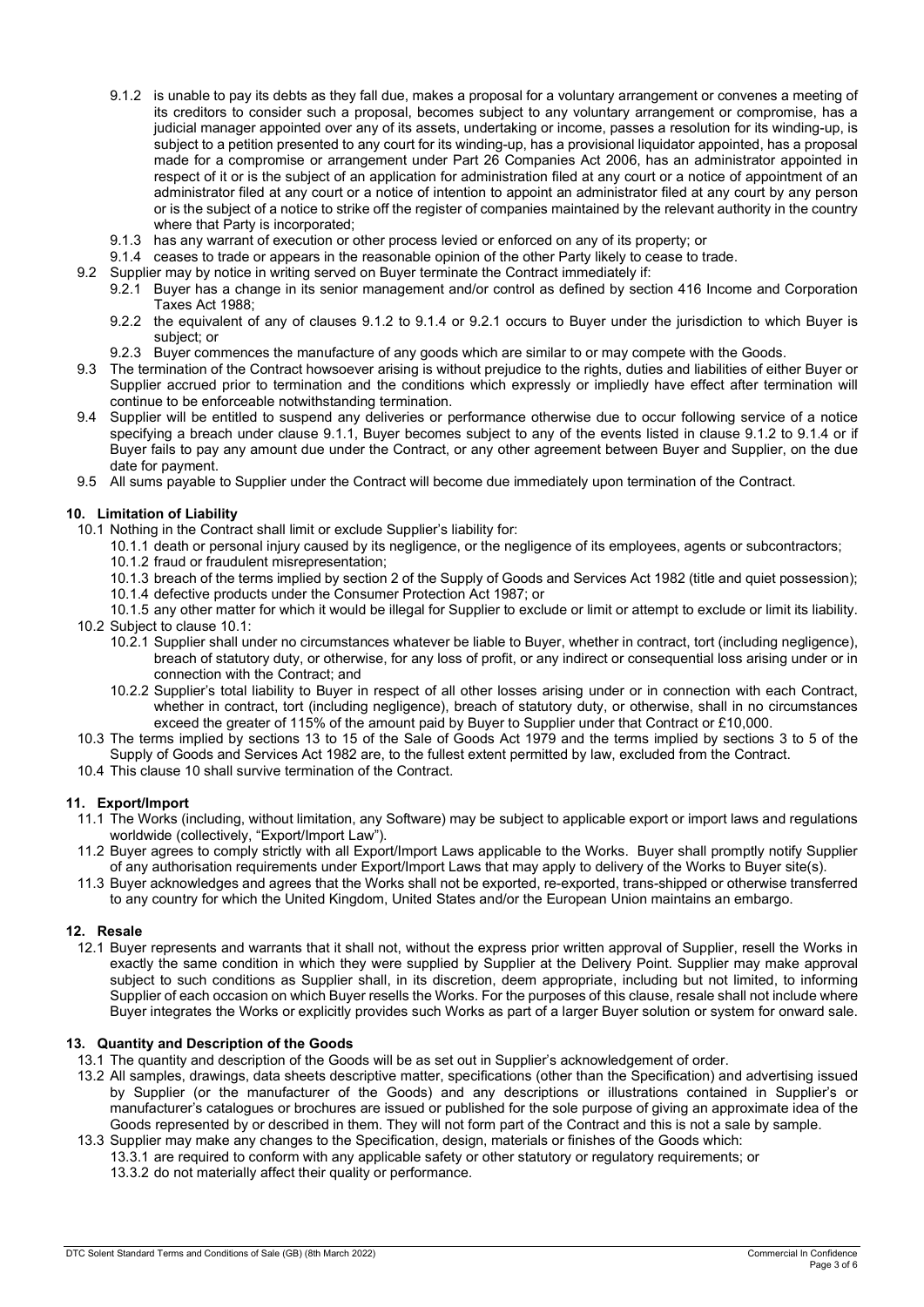# 14. Delivery of the Goods

- 14.1 Unless otherwise expressly specified in the written acknowledgement of order, delivery of the Goods will be made EXW, Incoterms® 2020.
- 14.2 Supplier may deliver the Works by separate instalments or perform any Services in stages. Each separate instalment or stage will be invoiced and paid for in accordance with the provisions of the Contract.
- 14.3 Each instalment or stage will be a separate Contract and no cancellation or termination of any one Contract relating to an instalment or stage will entitle Buyer to repudiate or cancel any other Contract, instalment or stage.
- 14.4 Supplier will use reasonable endeavours to deliver the Goods within the time agreed when Buyer places and order and Supplier provides the acknowledgement of order. If Supplier fails to deliver the Goods for a period of more than 120 days after the date agreed for delivery, its liability shall be limited to the costs and expenses incurred by Buyer in obtaining replacement goods of similar description and quality in the cheapest market available, less the price of the Goods. Supplier shall have no liability for any failure to deliver the Goods to the extent that such failure is caused by force majeure (as described in clause 7), Buyer's failure to provide Supplier with adequate delivery instructions for the Goods or any relevant instruction related to the supply of the Goods.
- 14.5 Buyer will provide at its expense at the Delivery Point adequate and appropriate equipment and manual labour for loading the Goods.
- 14.6 If Buyer fails to take delivery of any of the Goods when they are ready for delivery or to provide any instructions, documents, licences or authorisations required to enable the Goods to be delivered on time (except solely on account of Supplier's default), the Goods will be deemed to have been delivered on the due date and (without prejudice to its other rights) Supplier may store or arrange for storage of the Goods until actual delivery or sale in accordance with this clause 14 and charge Buyer for all reasonable related costs and expenses (including, without limitation, storage and insurance).

### 15. Risk/Ownership

- 15.1 Risk of damage to or loss of the Goods will pass to Buyer on delivery (or deemed delivery in accordance with clause 14.6).
- 15.2 Ownership of the Goods (excluding Software) will not pass to Buyer until Supplier has received in full (in cash or cleared funds) all sums due to it in respect of:
	- 15.2.1 the Goods; and
	- 15.2.2 all other sums which are or which become due to Supplier from Buyer on any account.
- 15.3 Until ownership of the Goods (excluding Software) has passed to Buyer, Buyer must:
	- 15.3.1 hold the Goods on a fiduciary basis as Supplier's bailee;
		- 15.3.2 store the Goods (at no cost to Supplier) separately from all other Goods of Buyer or any third party in such a way that they remain readily identifiable as Supplier's property;
		- 15.3.3 not destroy, deface or obscure any identifying mark or packaging on or relating to the Goods; and
		- 15.3.4 maintain the Goods in satisfactory condition insured on Supplier's behalf for their full price against all risks to the reasonable satisfaction of Supplier, and will whenever requested by Supplier produce a copy of the policy of insurance.
- 15.4 Buyer may resell the Goods (or, in the case of the Software, sublicense the Software) before ownership has passed to it solely on the following conditions:
	- 15.4.1 any sale will be effected in the ordinary course of Buyer's business at full market value and Buyer will account to Supplier accordingly; and
	- 15.4.2 any such sale will be a sale of Supplier's property on Buyer's own behalf and Buyer will deal as principal when making such a sale.
- 15.5 Buyer's right to hold the Goods will terminate immediately if any of the circumstances set out in clause 9.1 or 9.2 occur.
- 15.6 Supplier will be entitled to recover payment for the Goods notwithstanding that title in any of the Goods has not passed from Supplier.
- 15.7 Buyer grants Supplier, its agents and employees an irrevocable licence and provision at any time to enter any premises where the Goods are or may be stored in order to inspect them, or, where Buyer's right to possession has terminated, to recover them.
- 15.8 Where Supplier is unable to determine whether any Goods are the goods in respect of which Buyer's right to possession has terminated, Buyer will be deemed to have sold all goods of the kind sold by Supplier to Buyer in the order in which they were invoiced to Buyer.
- 15.9 On termination of the Contract, howsoever caused, Supplier's (but not Buyer's) rights contained in this clause 15 will remain in effect.

# 16. Warranty of the Goods

- 16.1 Supplier will, free of charge, within a period of twelve months, or ninety days for contracts agreed for the repair of client owned Goods originally supplied by the Supplier, each period commencing from the date of dispatch of Goods, which are proved to the reasonable satisfaction of Supplier to not comply with specification due to defects in material, workmanship or design (other than a design made, furnished or specified by Buyer), repair, or at its option replace, such Goods. This obligation will not apply where:
	- 16.1.1 Non-compliance is attributable to any fair wear and tear relating to the Goods;
	- 16.1.2 The Goods have been improperly altered in any way whatsoever, or have been subject to misuse or unauthorised repair;
	- 16.1.3 The Goods have been improperly installed or connected;
	- 16.1.4 Any maintenance requirements relating to the Goods have not been complied with;
	- 16.1.5 Any instructions as to storage of the Goods have not been complied with in all respects; or
	- 16.1.6 Buyer has failed to notify Supplier of any defect or suspected defect within fourteen days of the delivery where the defect should be apparent on reasonable inspection, or within fourteen days of the same coming to the knowledge of Buyer where the defect is not one which should be apparent on reasonable inspection, and in any event no later than twelve months from the date of delivery or performance.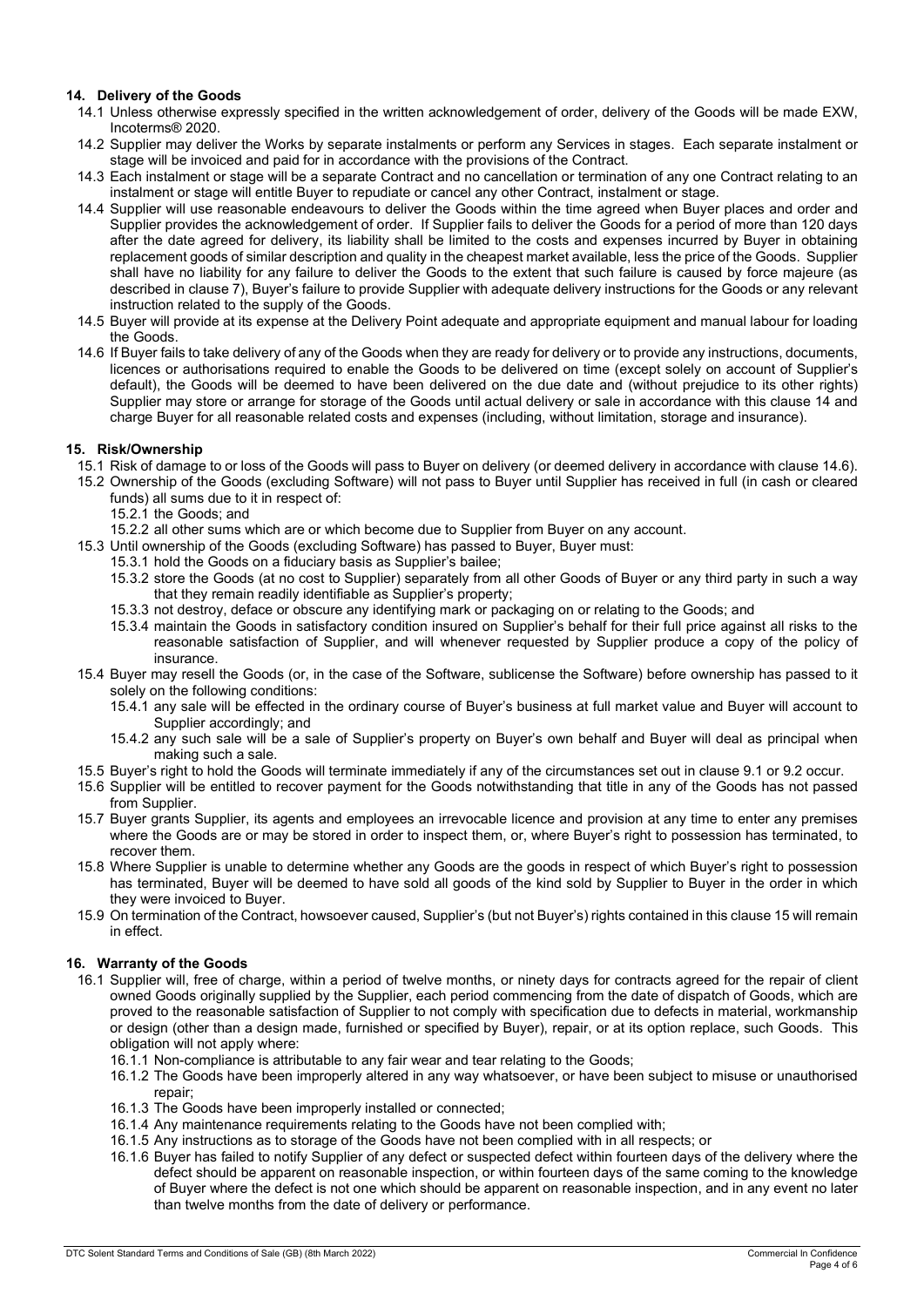- 16.2 Supplier's obligation under clause 16.1 is subject to the Goods being returned, if Supplier so requires, by Buyer to Supplier carriage paid. Supplier will refund to Buyer the cost of carriage on the return of any such defective Goods if Buyer's warranty claim is substantiated to the reasonable satisfaction of Supplier, and will deliver any repaired or replacement Goods to Buyer at Supplier's own expense.
- 16.3 Any Goods which have been replaced will belong to Supplier. Any repaired or replacement Goods will be liable to repair or replacement under the terms specified in this clause 16 for the unexpired portion of the twelve month period from the original date of delivery of the replaced goods process.

## 17. Quantity and Description of the Services

- 17.1 The quantity and description of the Services will be as set out in Supplier's acknowledgement of order.
- 17.2 All samples, drawings, descriptive matter, specifications and advertising issued by Supplier and any descriptions or illustrations contained in Supplier's or manufacturer's catalogues or brochures are issued or published for the sole purpose of giving an approximate idea of the Services represented by or described in them. They will not form part of the Contract. 17.3 Supplier may make any changes to the Specification which:
	- 17.3.1 are required to conform with any applicable safety or other statutory or regulatory requirements; or
		- 17.3.2 do not materially affect their quality or performance.

#### 18. Performance of the Services

- 18.1 Supplier warrants to Buyer that the Services will be provided using reasonable skill and care.
- 18.2 Supplier will use reasonable endeavours to deliver and perform each of Buyer's orders for the Services within the time agreed when Buyer places an order and Supplier provides the acknowledgement of order and, if no time is agreed, then within a reasonable time, but the time of performance will not be of the essence.
- 18.3 If Buyer fails to provide any instructions, documents, licences or authorisations required to enable the Services to be performed on time (except solely on account of Supplier's default), the Services will be deemed to have been performed on the due date.
- 18.4 Supplier shall have the right to make any changes to the Services which are necessary to comply with any applicable law or safety requirement, or which do not materially affect the nature or quality of the Services, and Supplier shall notify Buyer in any such event.

### 19. Warranty for the Services

19.1 Supplier will, free of charge, within a period of twelve months from the date of performance of Services which are proved to the reasonable satisfaction of Supplier to not comply with Specification due to defects in workmanship repair or, at its option, re-perform such Services. This obligation will not apply where Buyer has failed to notify Supplier of any defect or suspected defect within fourteen days of the delivery where the defect should be apparent on reasonable inspection, or within fourteen days of the same coming to the knowledge of Buyer where the defect is not one which should be apparent on reasonable inspection, and in any event no later than twelve months from the date of delivery or performance.

# 20. Corporate Criminal Offences

20.1 Buyer shall:

- 20.1.1 comply with all applicable laws, statutes, regulations, relating to Corporate Criminal Offences, including but not limited to Part 3 of the Criminal Finances Act 2017;
- 20.1.2 not engage in any facilitation of tax evasion of any kind;
- 20.1.3 have and shall maintain in place throughout the term of the Agreement its own policies and procedures to prevent Corporate Criminal Offences, including but not limited to, reasonable prevention procedures under the Criminal Finances Act 2017;
- 20.1.4 promptly report to Supplier any suspected tax evasion in relation to Buyer's performance of this Agreement.

## 21. Data Protection

- 21.1 "Data controller" shall have the meaning set out in the Data Protection Legislation.
- 21.2 Where Supplier acts as a Data controller in performing its obligations under a Contract, personal data will be processed as set out in Supplier's Privacy Policy (available at www.domotactical.com/privacy-policy), which may be amended from time to time.
- 21.3 The Parties will comply with their respective obligations under the Data Protection Legislation and neither Party shall perform their obligations in any way which may cause the other Party to breach any of its applicable obligations under the Data Protection Legislation.

#### 22. Definitions and Interpretation

22.1 In these Terms and Conditions the following expressions will have the following meanings unless inconsistent with the context:

| "Business Day"                              | any day other than a Saturday or Sunday or a public or bank holiday in the country that Supplier is<br>located.       |
|---------------------------------------------|-----------------------------------------------------------------------------------------------------------------------|
| "Contract"                                  | any contract between Supplier and Buyer for the sale and purchase of the Works formed in<br>accordance with clause 1. |
| "Corporate"<br><b>Criminal</b><br>Offences" | means the corporate offences set out in Part 3 of the Criminal Finances Act 2017.                                     |